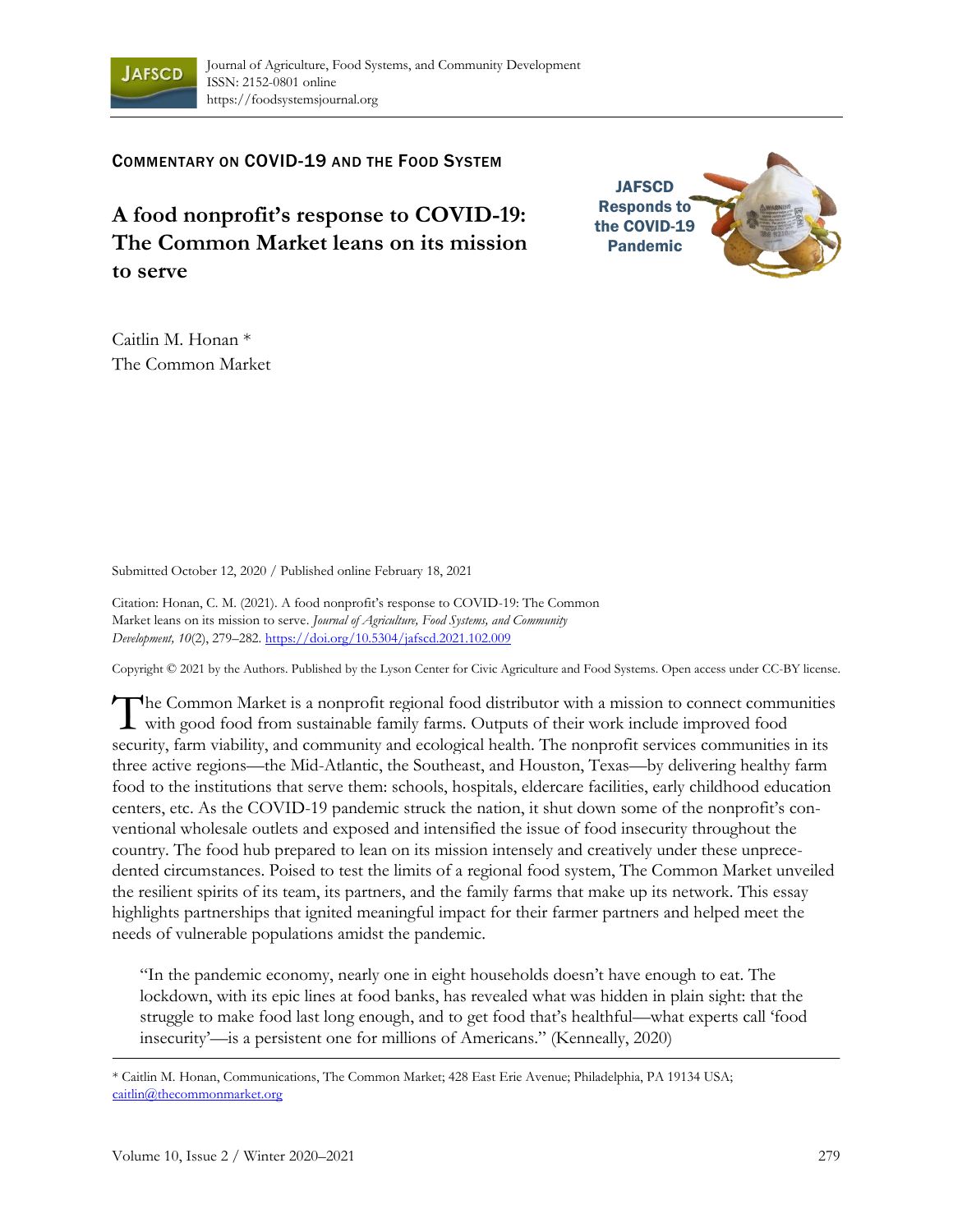These words kicked off a photo essay produced by *The New York Times* from September 2, 2020, months after the COVID-19 pandemic swept through our nation. It is these harsh, difficult-to-stomach realities that The Common Market hopes to rectify through each partnership, through each delivery, and through each and every case of food.

The Common Market's mission is to connect communities with good food from sustainable family farms. Our food nonprofit's successes reflect improved food security, community and ecological health, and farm viability.

As a pandemic hit our nation and exposed and intensified food insecurity throughout the country, we knew we'd be leaning on this mission intensely. A few weeks into 2020, we were poised to test the limits of a regional food system—and ultimately prove its resilience.

Our teams, based in Philadelphia, Atlanta, and Houston, pivoted quickly in response to COVID-19 and the immediate needs of our partners. The ecosystem of organizations and support that came together to keep our communities fed was remarkable—from farmers to foundations, from public policy to community pantries. This collective effort contributed to more than 915,000 individual boxes of good food distributed, the purchase of more than 10 million pounds (4.5 million kg.) of produce, dairy, and proteins, and the support of nearly 100 family farms over the course of six months.

In mid-March 2020, we spoke directly and candidly with our farmer networks. Challenges around their crop plans and futures were flung at them with full force. How could they keep their families and staff working? How would they adapt? What portion of their markets could we help preserve?

"At our first board meeting following the outbreak, we questioned as a group: 'What should we do? Plant less?'", shared Geoff Bucknum, operations and sales coordinator with Sunny Harvest, a longtime farmer partner of ours located in Kirkwood, Pennsylvania.

"The rational parts of our brains thought that we had to reduce potential waste. But then all of our instincts said: 'We need to press on.'"

We knew that our vulnerable communities facing hunger would be finding themselves in dire situations, too. Even normally food-secure individuals and families would be entering into new, unstable territory. We saw this firsthand.

"I am in my 60s and live in Jackson Heights in New York City in what is now the deadliest area of the Earth due to coronavirus. I remain healthy, but don't wish to walk outside and signed up for a free food delivery service operated by the City of New York.

"Some of the food I had received was poor quality, canned and sugary. But yesterday your box came with fresh bread, dried beans, potatoes, a beet, kale, canned crushed tomatoes, and Cheddar cheese.

**"**My first thought was that someone wants me to live and it almost brought tears to my eyes.

"Thank you so very much for helping me and I am glad we in New York can be an outlet for your farmers."

Our team received this email message from a New Yorker named Janice in mid-April, about one month after the COVID-19 pandemic landed and threatened our communities.

Our Mid-Atlantic chapter signed a contract with New York City in April to deliver boxed food as part of its GetFood NYC COVID-19 Emergency Food Distribution Program, an effort to provide nourishment to sheltered-in-place New Yorkers (City of New York, 2020).

Overnight, our drivers became frontline workers; our teams, spanning all departments, and our farmer partners became more essential than ever.

In advance of and in preparation for relationships like this one, our teams put their heads together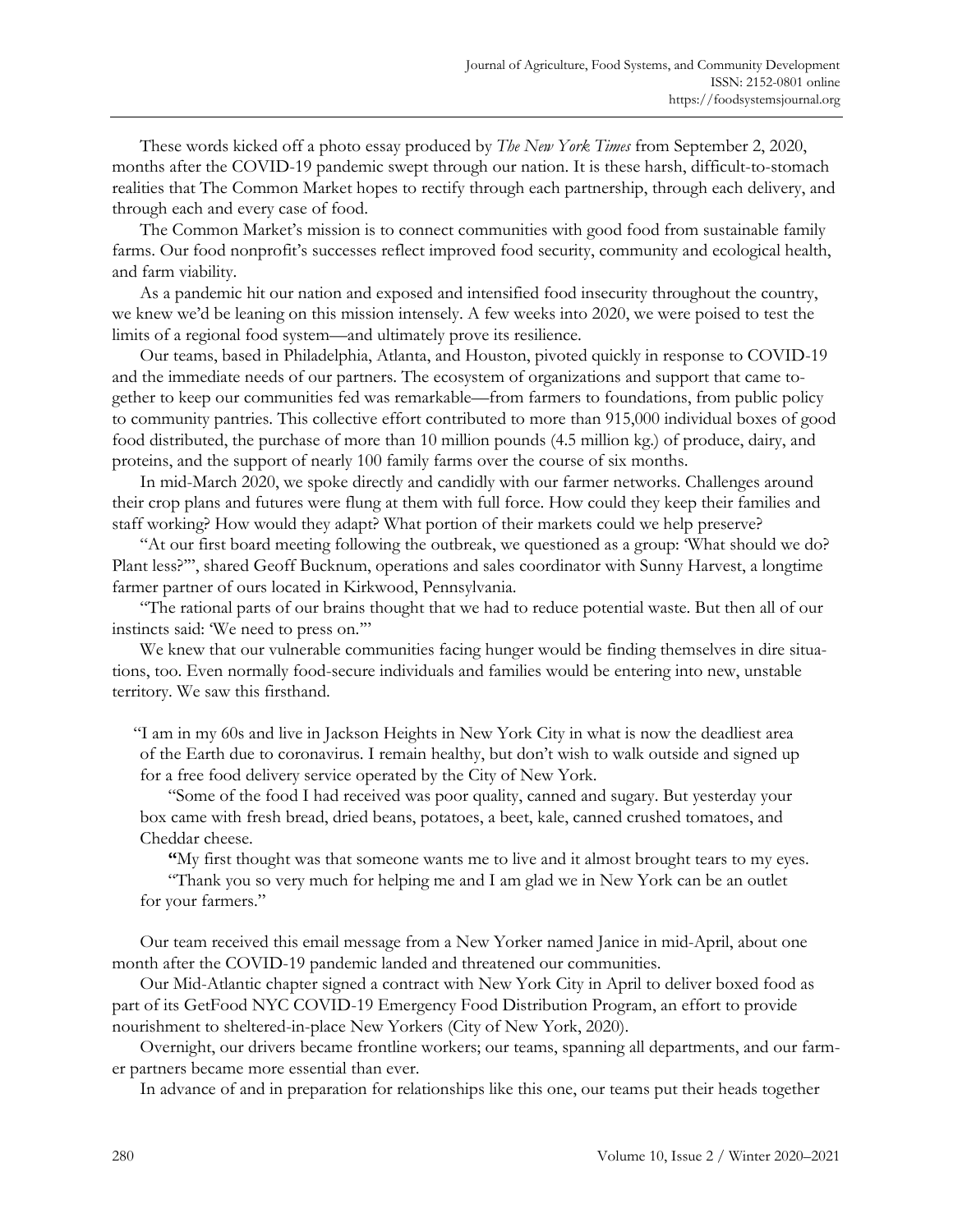and worked alongside our farmers to conceive the "Farm-Fresh Box Program."

The program is designed to be a safe solution to food access for organizations looking to provide their communities with individualized boxed fruits, vegetables, and other healthy, culturally appropriate foods. Our Farm-Fresh boxes came delivered in a food-safe, self-contained box that required minimal handling and maximum efficiency. In addition to nourishment and community food access, it would provide much-needed revenue for our family farms.

To bring this weekly sustenance to New Yorkers, The Common Market Mid-Atlantic leveraged its farmer and producer network, which includes Lost Bread Co., a Philadelphia-based baker. Each New York City box contained one loaf of its freshly baked bread made with local grain.

"We saw news about food insecurity, even in areas that aren't typically food insecure," shared Lost Bread founder Alex DuBois. "This cemented our desire to make food as efficient and nutritious as possible."

The contract was mutually beneficial as it allowed Lost Bread Co. to bring back its formerly furloughed team.

Our weekly deliveries to New York City would include upward of 13,000 boxes filled with bread, cheese, black beans, potatoes, and a seasonal rotation of fruits and vegetables. Drops to Queens and Brooklyn were received by members of the National Guard who helped break down our pallets and load our boxes into taxis and limos that were prepared to deliver the free food to people's homes. In Manhattan, they set up drive-through tents for in-person distribution.

By the end of August 2020, our teams had distributed more than 215,341 boxes in New York City, representing 1.94 million meals total.

"This program has been a success on many levels," shared Nolan Masser of Red Hill Farm—500 acres (202 ha) of Pennsylvania farmland, located in Pitman, PA.

"Most of our potatoes are grown to make fresh-cut fries at restaurants and events. In March, that business disappeared. The food box programs allowed our potatoes to provide nutritious meals for those in need instead of going to waste. As a result, we were able to continue our operations and keep employees working who would have otherwise been laid off."

A regional food system shined bright. Similar contracts and partnerships would soon manifest for our nonprofit food hub.

Our Southeast chapter signed a contract with the city of Atlanta to distribute boxed produce, meats, and more to homebound seniors through its Senior Food Assistance Program.

The weekly distribution saw 300 boxes, each representing one week worth of meals, delivered to doorsteps. By the end of August 2020, more than 4,237 boxes had been delivered, totaling 105,925 pounds (48,047 kg) of local food. This directly supported 42 local farmer partners.

Our Texas chapter distributed more than 7,300 Farm-Fresh boxes from April through August 2020 through community partnerships, including ones formed with the American Heart Association, the Texas Center for Local Food (Elgin, TX), Furlough Kitchen Houston, and the Sustainable Food Center (Austin).

Support from the Still Water Foundation and the Michael & Susan Dell Foundation helped the Texas chapter provide additional food access through deliveries to the Central Texas Food Bank and Austin Independent School Districts, respectively.

"We expected to lose most of our crops due to breakdowns in the supply chain during the coronavirus crisis, but we were fortunate to partner with The Common Market to get our fresh produce directly to the communities that needed it the most," shared farmer partner Shakera Raygoza of Terra Preta Farm, located in Edinburg, TX.

The largest partnership to date came in the form of a United States Department of Agriculture